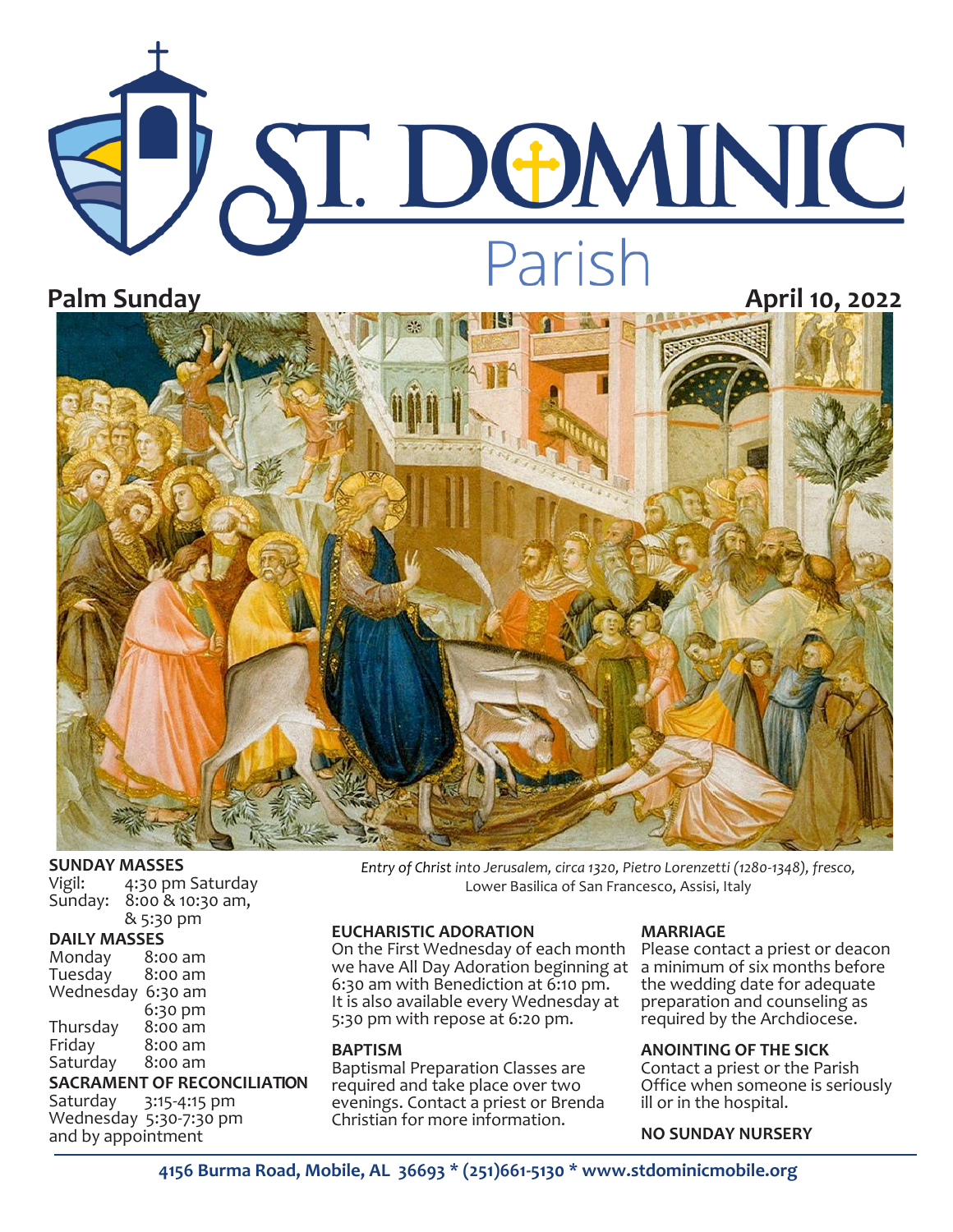#### *Pastor, Rev. Patrick R. Driscoll*

Email: pdriscoll@stdominicmobile.org

*Deacon Robert E. Kirby, Jr.* Email: rkirby@stdominicmobile.org *Deacon Aldon O. Ward*

Email: award@stdominicmobile.org *Deacon Wiley J. Christian III*

Email: wchristian@stdominicmobile.org

#### **PARISH OFFICE HOURS**

Monday - Friday, 8:00 a.m. - 4:00 p.m. The Parish Office is closed Friday, April 15 - Monday, April 18.

#### **ST. DOMINIC CATHOLIC SCHOOL HOURS**  Monday - Friday, 7:15 a.m. - 3:45 p.m.

The School Office is closed for Easter Break Thursday, April 14 (noon) - Friday, April 22.



**Feast of Divine Mercy, Sunday, April 24 2:00 pm**, Exposition of the Blessed Sacrament and Reconciliation

*Confession eight days before or after Divine* 

*Mercy Sunday is sufficient to receive God's graces promised on this day of Mercy.* **3:00 pm**, Praying of the Divine Mercy Chaplet followed by Benediction

#### **How to pray the Divine Mercy Chaplet**

- 1. Begin with the Sign of the Cross, 1 Our Father, 1 Hail Mary, and The Apostles Creed.
- 2. Then on the Our Father beads say the following: Eternal Father, I offer You the Body and Blood, Soul and Divinity of Your dearly beloved Son, Our Lord Jesus Christ, in atonement for our sins and those of the whole world.
- 3. On the 10 Hail Mary beads say the following: For the sake of his sorrowful Passion, have mercy on us and on the whole world. (Repeat steps 2 and 3 for all five decades.)
- 4. Conclude with: (three times) Holy God, Holy Mighty One, Holy Immortal One, have mercy on us and on the whole world.

**The Bulletin Insert today includes the Novena.** 

The readings for this Sunday, April 10, 2022 can be found online using the following link: https://bible.usccb.org/ bible/readings/041022.cfm

#### *Mass Intentions For The Week*

| 4:30 p.m.  | Stephen Heisler (D)          |
|------------|------------------------------|
| 8:00 a.m.  | James Curtis Mallon, Sr. (D) |
| 10:30 a.m. | Avery McManus (L)            |
| 5:30 p.m.  | Missa Pro Populo             |
| 8:00 a.m.  | Sutton Klein (L)             |
| 8:00 a.m.  | James Curtis Mallon, Sr. (D) |
| 6:30 a.m.  | James Curtis Mallon, Sr. (D) |
| 6:30 p.m.  | Catherine McKay Pittman (D)  |
| 8:00 a.m.  | Holy Thursday                |
| 8:00 a.m.  | Good Friday                  |
| 8:00 a.m.  | Easter Vigil                 |
|            |                              |

#### **Please pray for the sick:**

Michael Arata Toni Aldrich Marguerite Blackard Charlotte Brady Georgette Brocato WM Cazalas Mahala Church Susan Coffey David Gonzales Jacque Green Ray Green Barbara Harrington Charlie Hawkins Gabriel Hawkins Katie Histing Cory Kalifeh Mary Kerr Bill Klein Cooper Klein Vicky Klein Mary Lindamood

Christian Lofton Sam Lyons Annesia Miller Eleesha Neese Rita O'Brien David Poirier Steve Polozola Clarence Pool Doris Powers Sandy Quinnelly Laurie Rel Mike Rehm Rose Mary Rehm Phillip Roebling Kim Sanders Louis Seiter Ava Smith Jennifer Phillips Smith Joe Verneuille Maryneil Walker

If you would like your name or the name of your loved one added on this list please call the Parish Office at (251) 661-5130 or email mwilson@stdominicmobile.org. If you or a loved one is hospitalized, it is important you notify the Parish office if you would like a clergy to visit.